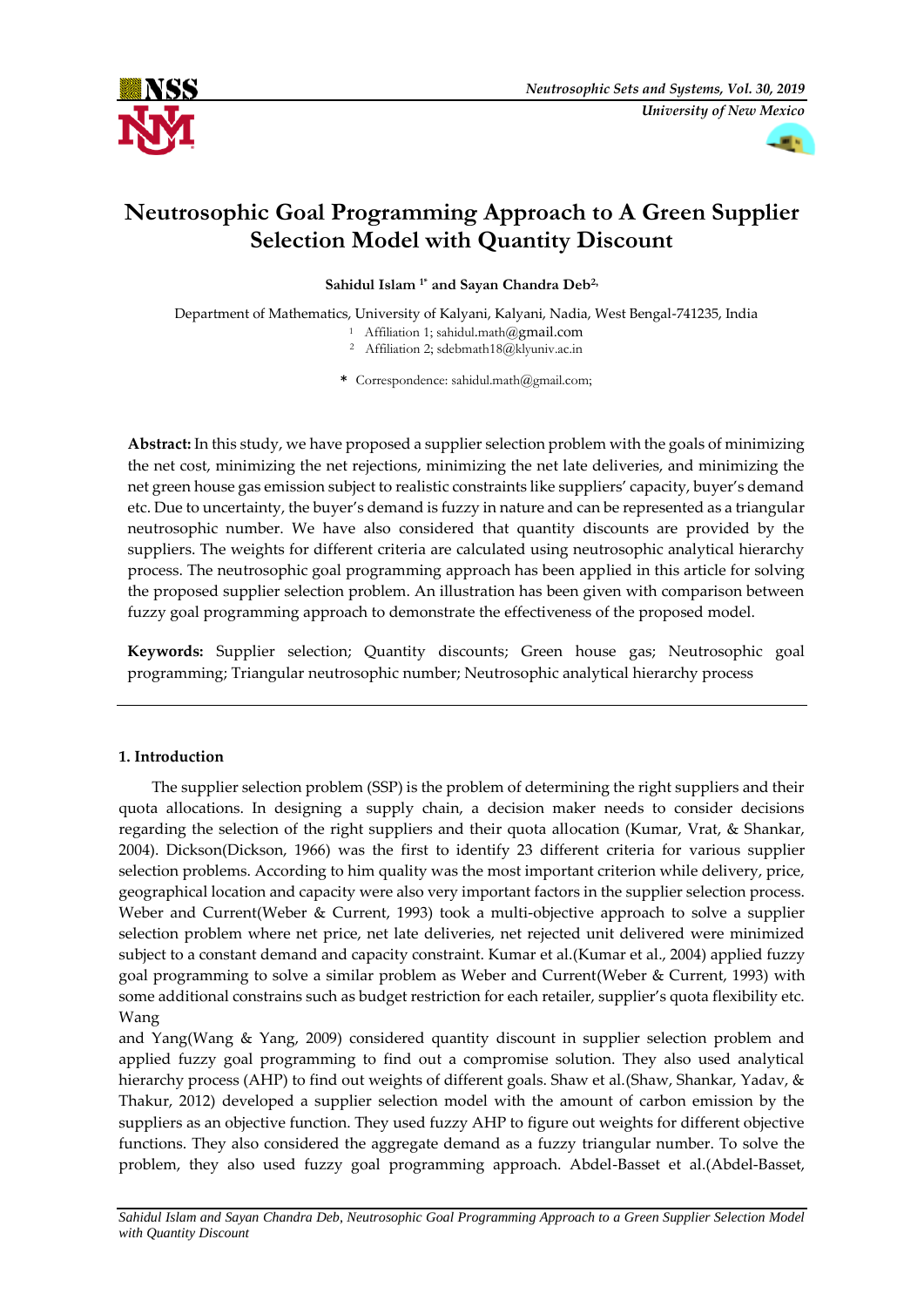Manogaran, Gamal, & Smarandache, 2018) used neutrosophic set for decision making and evaluation method to analyze and determine the factors influencing the selection of supply chain management suppliers. Gamal et al.(Gamal, Ismail, & Smarandache, 2018) used Multi-Objective Optimization on the basis of Ratio Analysis with the help of neutrosophic trapezoidal number to a supplier selection problem.

Zadeh(Zadeh, 1965) was the first to introduce the concept of fuzzy set. Bellman and Zadeh(Bellman & Zadeh, 1970) demonstrated decision making in fuzzy systems. Zimmermann(Zimmermann, 1978) applied the fuzzy set theory concept with some suitable membership functions to solve linear programming problem with several objective functions. Atanassov(Atanassov, 1986) developed the idea of intuitionistic fuzzy set, which is characterized by the membership degree as well as non-membership degree such that the sum of these two values is less than equal to one. Angelov(Angelov, 1997) gave the idea of optimization in intuitionistic fuzzy environment. In this article, he maximized the degree of acceptance of intuitionistic fuzzy objective(s) and minimized the degree of rejection of intuitionistic fuzzy objectives subject to the constraints of the problem.

Intuitionistic fuzzy sets cannot handle when indeterminate information is present in the concerned problem. In decision making theory, sometimes decision makers find it hard to decide due to presence of indeterminate information in the problem. So generalization of the concept of intuitionistic fuzzy sets was needed. So, Smarandache(Smarandache, 1999) incorporated the concept of indeterminacy by adding another independent membership function called as indeterminacy membership along with truth and falsity membership functions. Hezam et al.(Hezam, Abdel-Baset, & Smarandache, 2015) used neutrosophic theory in multi-objective linear programming problem. M. Hezam et al.(M. Hezam, Smarandache, & Abdel-Baset, 2016) introduced goal programming to neutrosophic fuzzy environment. In that paper, they established two models to solve an optimization problem. Here, they maximized truth and indeterminacy membership function and minimized the falsity membership function. Pramanik(Pramanik, 2016) also presented a neutrosophic linear goal programming problem. But instead of maximizing the indeterminacy membership function, he minimized it along with maximizing truth membership function and minimizing the falsity membership function. He also pointed out that minimizing the indeterminacy membership function is decision maker's best option. Islam and Kundu(Islam & Kundu, 2018) developed the geometric goal programming in neutrosophic environment and applied it to a Bridge Network Reliability Model. Islam and Ray(Islam & Ray, 2018) applied neutrosophic goal programming in multi-objective portfolio selection model. Rizk-Allah et al.(Rizk-Allah, Hassanien, & Elhoseny, 2018) used neutrosophic goal programming in a multi-objective transportation problem. (Abdel-Basset, Saleh, Gamal, & Smarandache, 2019) used type 2 neutrosophic number in supplier selection model. Plithogenic decision-making approach has been applied in selecting supply chain sustainability metrics in (Abdel-Basset, Mohamed, Zaied, & Smarandache, 2019).

Neutrosophic theory has been applied to internet of things (IoT) in (Abdel-Basset, Nabeeh, El-Ghareeb, & Aboelfetouh, 2019; Nabeeh, Abdel-Basset, El-Ghareeb, & Aboelfetouh, 2019). In (Abdel-Basset, El-hoseny, Gamal, & Smarandache, 2019; Abdel-Basset, Manogaran, Gamal, & Chang, 2019) neutrosophic theory has been applied in medical sciences.

As much as we know, neutrosophic goal programming has never been used before in a supplier selection problem. Also, there have not been many studies, in which quantity discounts offered by the suppliers. Our objective in this study is to give a computational algorithm for solving multiobjective supplier selection problem with quantity discount with the help of neutrosophic goal programming and neutrosophic analytical hierarchy process. The rest of the article is organized as follows: Section 2 presents some assumptions, notations and model description. Section 3 discusses some preliminaries and the neutrosophic analytical hierarchy process. Section 4 presents the fuzzified version of our model. Section 5 presents the computational algorithm. Section 6 provides a numerical example with comparison between neutrosophic goal programming approach and fuzzy goal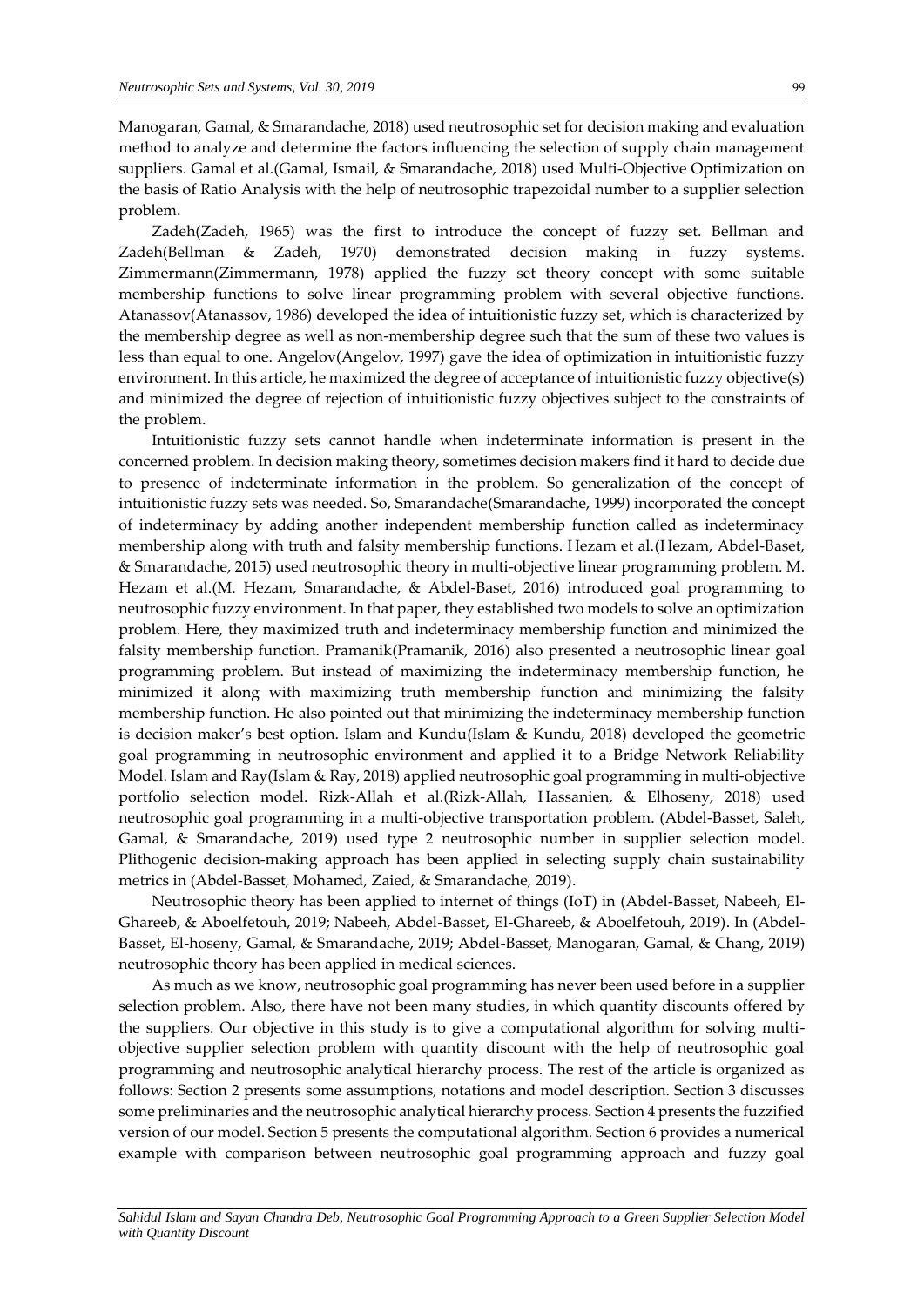programming approach. Finally, Section 7 gives some conclusions regarding the effectiveness of our proposed model.

# **2. Supplier Selection Model**

A Supplier Selection Problem (SSP) is a very important problem for most of the manufacturing firms. The main goal of an SSP is to identify the supplier who has the most potential to meet the firm's demands with minimizing different costs for the firm in the process. An SSP is typically a multi-objective problem. Also, mostly it has conflicting goals. The assumptions and notations for our model are as follow:

*2.1. Assumptions*

- Single type of item is considered.
- Quantity discounts are offered by the suppliers.
- No shortage of the item is permitted for any supplier.

# *2.2. Notations*

2.2.1. Index

- i: index for suppliers,  $\forall$  i = 1,2,..., n
- m(i): number of quantity ranges in supplier-i's price level
- j: index for price level for the suppliers,  $∀ 1,2,...,m(i)$
- k: index for objective functions,

2.2.2. Decision Variables

- $x_{ij}$ :ordered quantity for the supplier-i at the price level j
- $y_{ij}$ :  $\begin{pmatrix} 1 & \text{if supplier} i \text{ is selected at price level } j \end{pmatrix}$

0 otherwise

# 2.2.3. Parameters

D: aggregate demand of the item over a fixed planning period

 $a_{ij}$ :  $j^{th}$  price level for supplier-i

 $p_{ij}$ : the unit price of the supplier-i at price level j

 $\eta_i$ : percentage of units delivered late by the supplier-i

 $\vartheta_i$ : percentage of rejected units delivered by supplier-i

- $g_i$ : green house gas emission (GHGE) for product supplied by supplier i.
- n: number of suppliers
- $C_i$ : maximum capacity of supplier-i

 $B_i$ : budget allocated to supplier-i

# *2.3. Model Description and Formulation:*

In this article, we study the case in which a single firm buys raw materials or semi-products from n-suppliers. Suppliers sell the products at different prices and emit different amount of greenhouse gases. The suppliers may deliver some rejected items and also they may fail to deliver in time as agreed before by the both parties. The firm requires to minimize the above mentioned costs and shortcomings. Hence a multi-objective linear programming problem has been formed to find out the optimal purchasing quantity from each supplier for the firm.

A multi-objective linear programming problem(MOLP) is of the form,

Maximize  $Z_k(x_i) = [Z_1(x_i), Z_2(x_i), \dots, Z_K(x_i)], \quad k=1,2,3,...,K$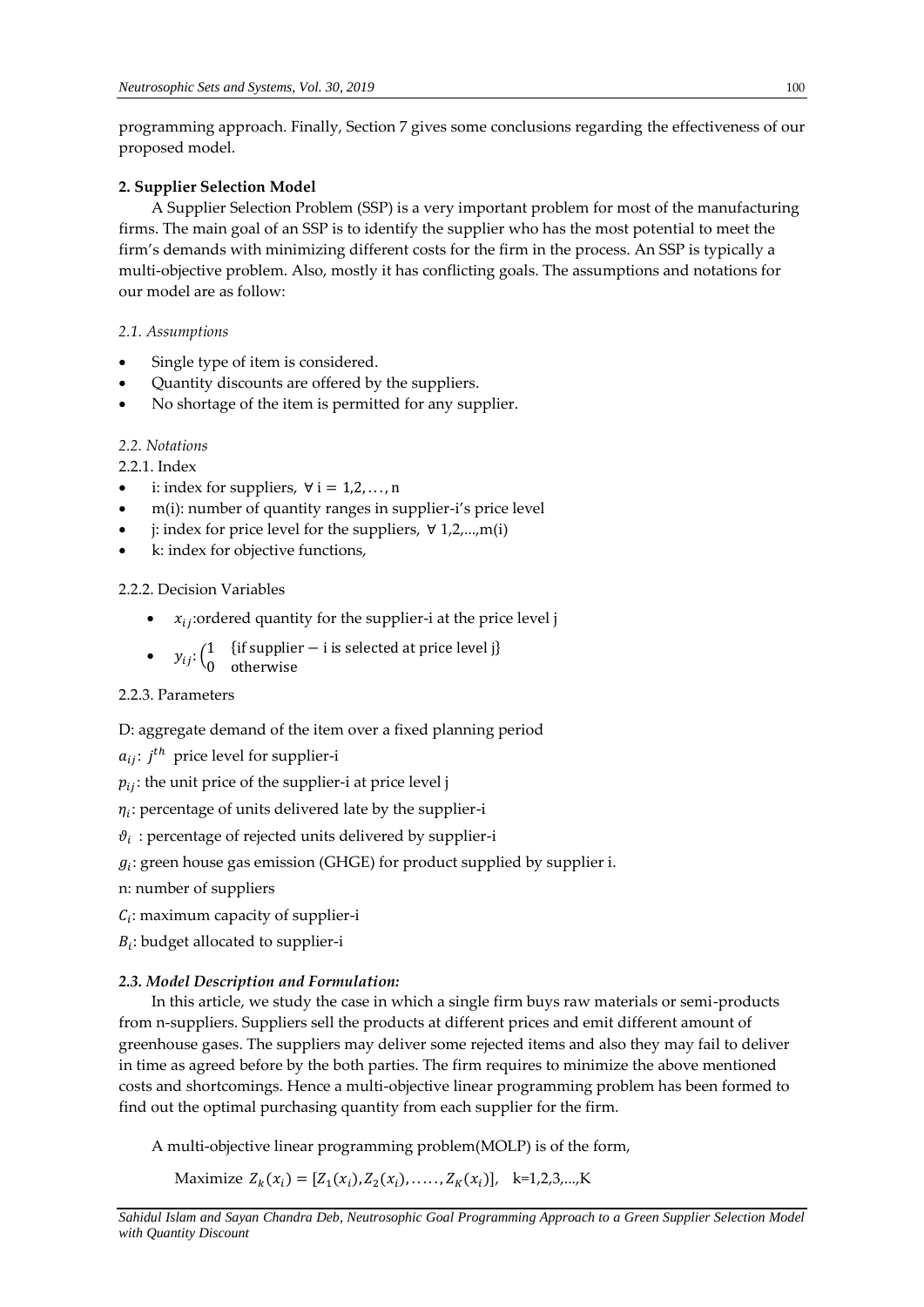Minimize  $Y_l(x_i) = [Y_1(x_i), Y_2(x_i), \dots, Y_L(x_i)], \quad l=1,2,...,L$ subject to,  $f_m(x_i) \le a_{m}$ , m=1,2,...,M  $g_t(x_i) = b_t$ , t=1,2,...,T  $h_o(x_i) \geq c_o, \quad o=1,2,...,O$ 

 $x_i \in X$ , X is the solution space. Now, the multi-objective linear programming problem for this supplier selection problem (MOLP-SSP) is,

Minimize 
$$
Z_1(x_{ij}) =
$$
  
\n
$$
\Sigma_{i=1}^n \Sigma_{j=1}^{m(i)} p_{ij} \cdot x_{ij} \text{mizeZ}_1(x_{ij}) = ?\Sigma_i = 1^\Lambda n ?\Sigma_j = 1^\Lambda m(i) p_i x_i
$$
\n
$$
\text{Minimize } Z_2(x_{ij}) =
$$
\n
$$
(2.1)
$$

$$
\Sigma_{i=1}^{n} \eta_i \cdot \Sigma_{j=1}^{m(i)} x_{ij} \text{mizeZ\_2(x_{ij})} = ?\Sigma_i = 1^{\text{A}} \eta_i \cdot ?\Sigma_j = 1^{\text{A}} \eta_i \cdot x_{ij}
$$
\nMinimize  $Z_3(x_{ij}) =$ 

\n(2.2)

$$
\Sigma_{i=1}^{n} \vartheta_i \cdot \Sigma_{j=1}^{m(i)} x_{ij} \text{mizeZ\_3(x_i)} = ?\Sigma_i = 1^{\Lambda} n \vartheta_i . ?\Sigma_j = 1^{\Lambda} m(i) x_i
$$
 (2.3)  
Minimize  $Z_4(x_{ij}) =$ 

$$
\Sigma_{i=1}^{n} g_i \cdot \Sigma_{j=1}^{m(i)} x_{ij} \text{mizeZ\_4(x_{ij})} = ?\Sigma_i = 1^{\Lambda} \text{ng}_i . ?\Sigma_j = 1^{\Lambda} \text{m(i)} \text{m(j)} \tag{2.4}
$$

$$
\sum_{i=1}^{n} \sum_{j=1}^{m(i)} x_{ij} = D,\tag{2.5}
$$

$$
\sum_{j=1}^{m(i)} x_{ij} \le C_i, \text{ for } i = 1, 2, ..., n,
$$
\n(2.6)

$$
y_{ij} = \begin{pmatrix} 1 & if & x_{ij} > 0 \\ 0 & if & x_{ij} = 0 \end{pmatrix}, \text{ for } i = 1, 2, ..., n \text{ and } j = 1, 2, ..., m(i),
$$
 (2.7)

$$
a_{ij-1}y_{ij-1} \le x_{ij} < a_{ij}y_{ij}, \quad \text{for } i = 1, 2, \dots, n \text{ and } j = 1, 2, \dots, m(i), \tag{2.8}
$$

$$
\sum_{j=1}^{m(i)} y_{ij} \le 1, \quad \text{for } i = 1, 2, \dots, n,
$$
\n(2.9)

$$
\sum_{j=1}^{m(i)} p_{ij} \cdot x_{ij} \le B_i, \quad \text{for } i = 1, 2, \dots, n,
$$
\n(2.10)

$$
x_{ij} \ge 0, \quad i = 1, 2, \dots, n \text{ and } j = 1, 2, \dots, m(i). \tag{2.11}
$$

- Objective function (2.1) minimizes the total cost for the purchased items.
- Objective function (2.2) minimizes the net number of late delivered items from the suppliers.
- Objective function (2.3) minimizes the total number of rejected items from the suppliers.
- Objective function (2.4) minimizes the total amount of green house gas emission by the suppliers.
- The constraint (2.5) ensures that the overall demand is met for the firm.
- The constraint (2.6) puts restrictions on the capacities of the suppliers.
- The constraint (2.7) ensures the binary nature of the supplier selection decision.
- The constraint (2.8) is a quantity range constraint to meet the number of quantity ranges in a supplier's price level.
- The constraint (2.9) guarantees that at most one price level per supplier can be chosen.
- The constraint (2.10) prevents negative orders.
- The constraint (2.11) puts restrictions on the budget amount allocated to the suppliers.

In a real life problem of supplier selection, there are many elements, which can not be known properly and they create vagueness in the decision environment. This vagueness cannot be translated perfectly by a deterministic model. Therefore, the deterministic models are not suited for real life problems ((Kumar et al., 2004; Shaw et al., 2012)). For example, the predicted aggregate demand may not be accurate. So, the aggregate demand can be taken as a triangular neutrosophic number. Also, the objective functions for the firm are conflicting in nature because e.g. one supplier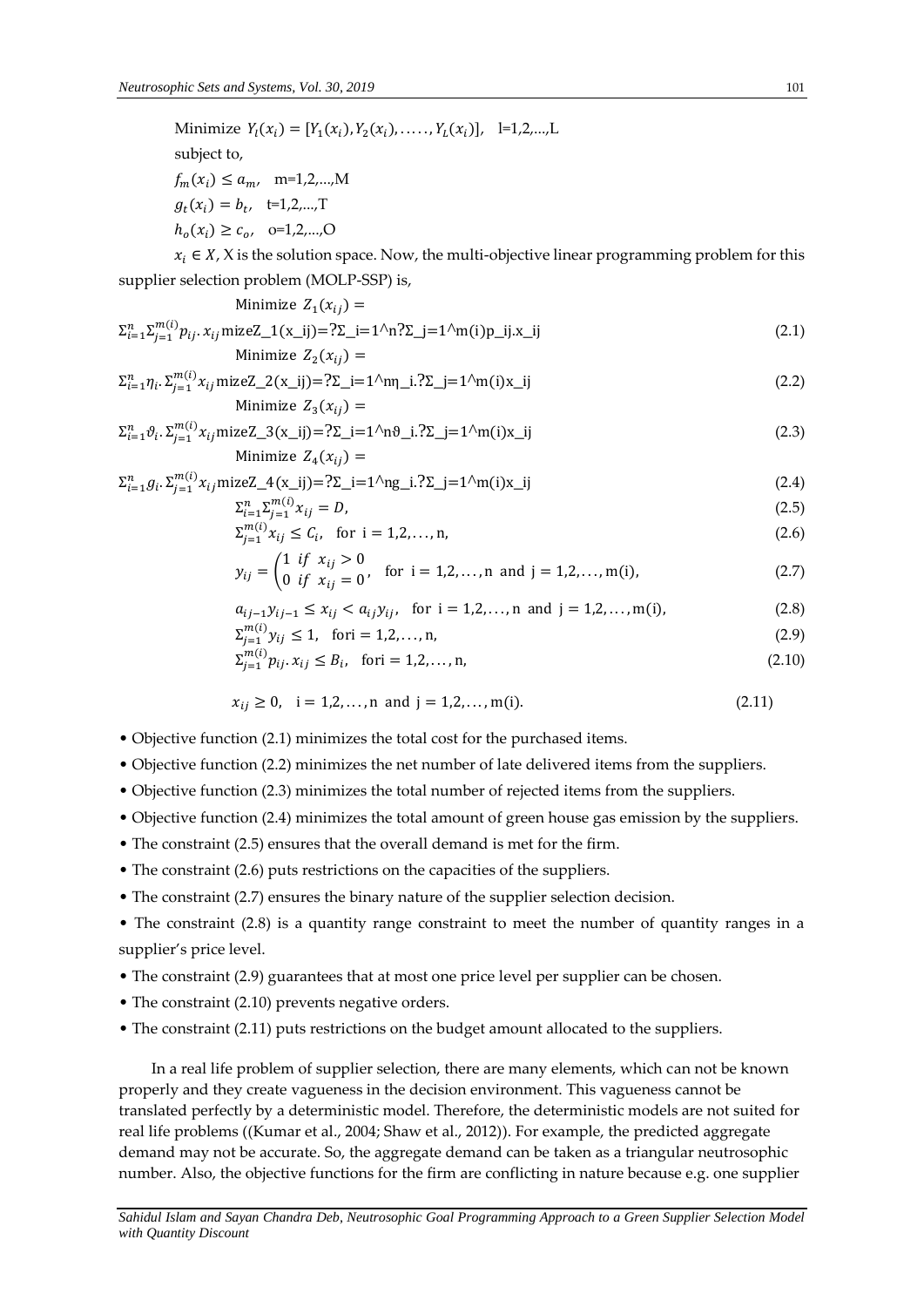may charge less for the items but it may also deliver a lot of rejected/unusable items. So, the firm will want to find a compromise solution. Hence neutrosophic goal programming has been used in this study to find out the optimal trade-off for the firm.

#### **3. Preliminaries**

#### **3.1.** *Some Definitions*

**Definition 3.1.1 (Fuzzy sets):** *As in* (Zadeh, 1965) *, a fuzzy set* ̃ *in a universe of discourse X is defined as the ordered pairs*  $\tilde{A} = \{(x, M_{\tilde{A}}(x)) : x \in X\}$  where  $M_{\tilde{A}}: X \to [0,1]$  *is a function known as the membership function of the set*  $\tilde{A}$ *.*  $M_{\tilde{A}}(x)$  *is the degree of membership of*  $x \in X$  *in the fuzzy set*  $\tilde{A}$ *. Higher value of*  $M_{\tilde{A}}(x)$ *indicates a higher degree of membership in* ̃*.* 

**Definition 3.1.2. (Neutrosophic sets):** *As in* (Smarandache, 1999)*, let X be a universe of discourse and let*   $x \in X$ . A neutrosophic set A in X is characterized by a truth-membership function  $T_A(x)$ , an indeterminacy*membership function*  $I_A(x)$ , and a falsity- *membership function*  $F_A(x)$ , *where*  $T_A(x)$ ,  $I_A(x)$ ,  $F_A(x) \in$  $(0,1)$ ,  $\forall x \in X$  and  $0^+$  ≤  $supT_A(x)$  +  $supI_A(x)$  +  $supF_A(x)$  ≤ 3<sup>-</sup>.

**Definition 3.1.3. (Single valued neutrosophic sets):** *According to* (Haibin, Smarandache, Zhang, & Sunderraman, 2010), if X is a universe of discourse and if  $x \in X$ , a single valued neutrosophic set A is *characterized by a truth-membership function*  $T_A(x)$ *, an indeterminacy-membership function*  $I_A(x)$ *, and a falsity- membership function*  $F_A(x)$ , *where*  $T_A(x)$ ,  $I_A(x)$ ,  $F_A(x) \in [0,1]$ ,  $\forall x \in X$  and  $0 \leq \sup T_A(x) +$  $supI_A(x) + supF_A(x) \leq 3pT_A(x) + supI_A(x) + supF_A(x) \leq 3.$ 

**Definition 3.1.4. (Intersection of two Single valued neutrosophic number):** *As in* (Salama & Alblowi, 2012) *, the intersection of two single valued neutrosophic sets A and B is a single valued neutrosophic set C, written as*  $C = A \cap BB$  *its truth, indeterminacy and falsity membership functions are given by,* 

$$
T_c(x) = min(T_A(x), T_B(x)),
$$
\n(3.1)

$$
I_c(x) = max(I_A(x), I_B(x)),
$$
\n(3.2)

$$
F_c(x) = max(F_A(x), F_B(x))
$$
\n(3.3)

for all  $x$  in  $X$ .

**Definition 3.1.5. (Triangular neutrosophic numbers)** *As in* (Abdel-Basset, Mohamed, Zhou, & M. Hezam, 2017)*, a triangular neutrosophic number is a special kind of neutrosophic set on the real number set*   $\R$  denoted as  $\tilde{a} = <(a_1, b_1, c_1)$ ;  $\widetilde{\delta_a}$ ,  $\widetilde{\theta_a}$ ,  $\widetilde{\lambda_a} >$ ,where  $\widetilde{\delta_a}$ ,  $\widetilde{\theta_a}$ ,  $\widetilde{\lambda_a} \in [0,1]$ . The truth-membership, indeterminacy*membership and falsity-membership functions are defined as follows:* 

$$
T_{\tilde{a}}(x) = \begin{pmatrix} \frac{(x-a_1)\overline{\delta_a}}{b_1 - a_1}, & \text{if } a_1 \le x \le b_1 \\ \overline{\delta_a}, & \text{if } x = b_1 \\ \frac{(c_1 - x)\overline{\delta_a}}{(c_1 - b_1)}, & \text{if } b_1 < x \le c_1 \\ 0, \text{otherwise} \end{pmatrix} \tag{3.4}
$$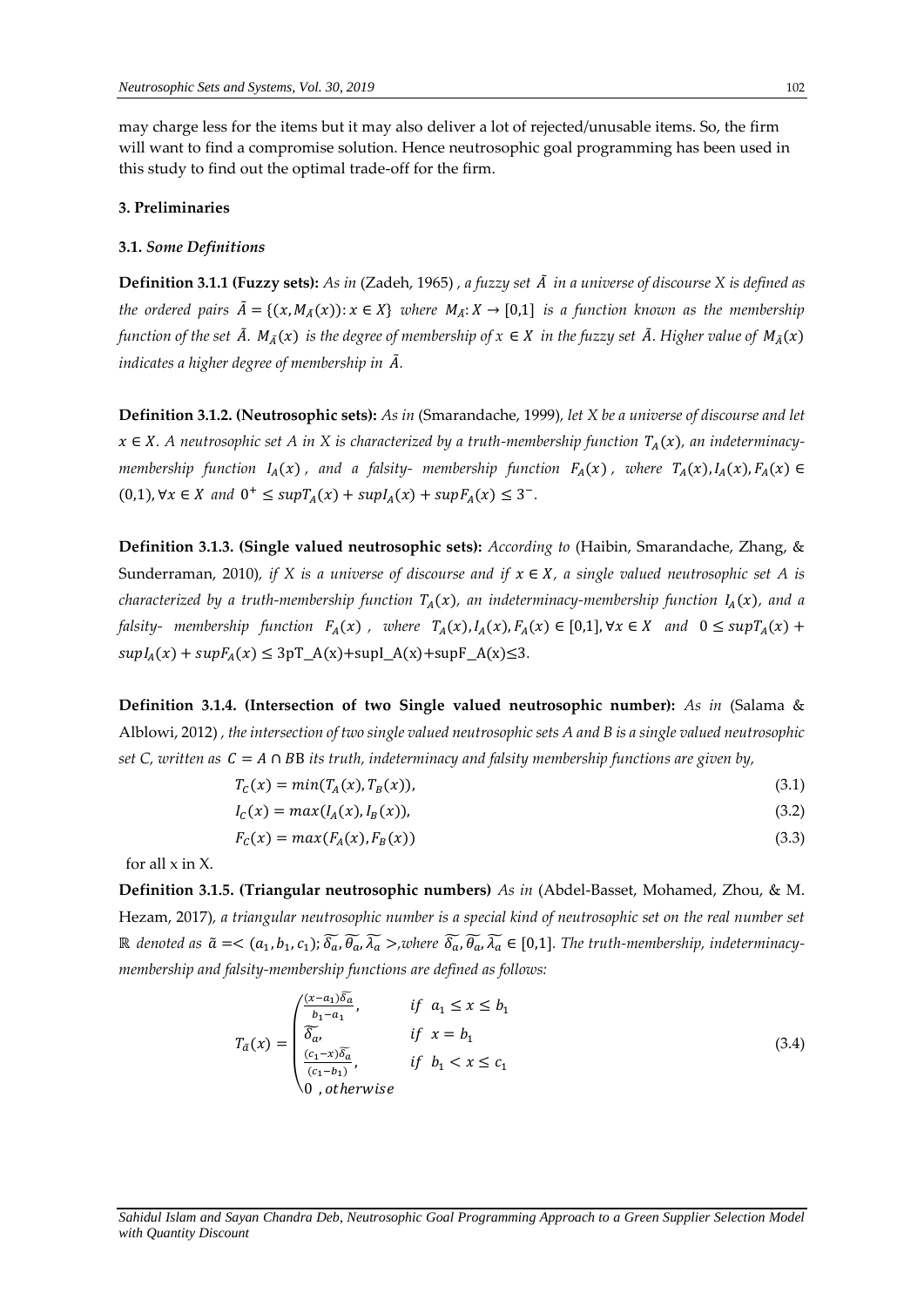$$
I_{\tilde{a}}(x) = \begin{pmatrix} \frac{b_1 - x + \tilde{\theta}_a(x - a_1)}{b_1 - a_1} & \text{if } a_1 \le x \le b_1 \\ \widetilde{\theta}_a & \text{if } x = b_1 \\ \frac{x - b_1 + \tilde{\theta}_a(c_1 - x)}{c_1 - b_1} & \text{if } b_1 < x \le c_1 \\ 1 & \text{otherwise} \end{pmatrix} \tag{3.5}
$$

$$
F_{\tilde{a}}(x) = \begin{pmatrix} \frac{b_1 - x + \tilde{\lambda}_a(x - a_1)}{b_1 - a_1} & \text{if } a_1 \le x \le b_1 \\ \tilde{\lambda}_a & \text{if } x = b_1 \\ \frac{x - b_1 + \tilde{\lambda}_a(c_1 - x)}{c_1 - b_1} & \text{if } b_1 < x \le c_1 \\ 1 & \text{otherwise} \end{pmatrix} \tag{3.6}
$$

where  $\delta_a$ ,  $\theta_a$ ,  $\lambda_a$  are the maximum truth-membership degree, minimum indeterminacymembership degree and minimum falsity-membership degree respectively.

## *3.2. Neutrosophic Goal Programming Technique*

 $\bigwedge$ 

A minimizing type multi-objective linear programming is of the form,

$$
\min [Z_1(x), Z_2(x), \dots, Z_K(x)]
$$
  
 
$$
g_t(x) \le b_t, t = 1, 2, \dots, T
$$
 (3.7)

Let, the fuzzy goal for each objective function be denoted as  $G_k$  for all k=1,2,...,K and the fuzzy constraints be denoted as  $C_t$  for all t=1,2,...,T. Then, the neutrosophic decision set  $D^N$ , which is a conjunction of neutrosophic objectives and constraints, is defined by,

$$
D^{N} = (\bigcap_{1}^{K} G_{K}) (\bigcap_{1}^{T} C_{T}) = (x, T_{D^{n}}, I_{D^{n}}, F_{D^{n}}) \tag{3.8}
$$

$$
T_{D} = min(T_{G_1}(x), T_{G_2}(x), \dots, T_{C_k}(x); T_{C_1}(x), T_{C_2}(x), \dots, T_{C_k}(x)), \forall x \in X
$$
\n(3.9)

$$
I_{D} = max(I_{G_1}(x), I_{G_2}(x), \dots, I_{C_k}(x); I_{C_1}(x), I_{C_2}(x), \dots, I_{C_k}(x)), \forall x \in X
$$
\n(3.10)

$$
F_{D^n} = \max(F_{G_1}(x), F_{G_2}(x), \dots, F_{C_k}(x); F_{C_1}(x), F_{C_2}(x), \dots, F_{C_k}(x)), \forall x \in X
$$
\n(3.11)

, where  $T_{D^n}$ ,  $I_{D^n}$ ,  $F_{D^n}$  are truth, indeterminacy and falsity membership function of the neutrosophic decision set  $D^N$  respectively. Now the transformed linear programming problem of the problem in eq. (3.7) can be written as the following crisp programming problem,

$$
\min (1 - \alpha) + \gamma + \beta
$$
\n
$$
\text{subject to,}
$$
\n
$$
T_{D^n}(X) \geq \alpha
$$
\n
$$
I_{D^n}(x) \leq \gamma
$$
\n
$$
F_{D^n}(X) \leq \beta
$$
\n
$$
0 \leq \alpha + \beta + \gamma \leq 3
$$
\n
$$
\alpha \geq \beta
$$
\n
$$
\alpha \geq \gamma
$$
\n
$$
\alpha, \beta, \gamma \in [0,1]
$$
\n(3.12)

#### *3.3. Neutrosophic Analytical Hierarchy Process*

The analytical hierarchy process was first introduced by Saaty(Saaty, 1980). The process has been applied to a wide variety of decision making problems. It also gives a structured method for determining the weights of criteria. The Neutrosophic Analytical Hierarchy Process(NAHP) was introduced by Abdel-Basset et al.(Abdel-Basset et al., 2017) The process of calculating weight criteria by means of NAHP is described below briefly:

• A pairwise comparison matrix based on relative importance of each criterion is formed. If  $A=(\widetilde{a}_{\iota\iota})$  represents the matrix then,  $\widetilde{a}ij$  is a neutrosophic triangular number.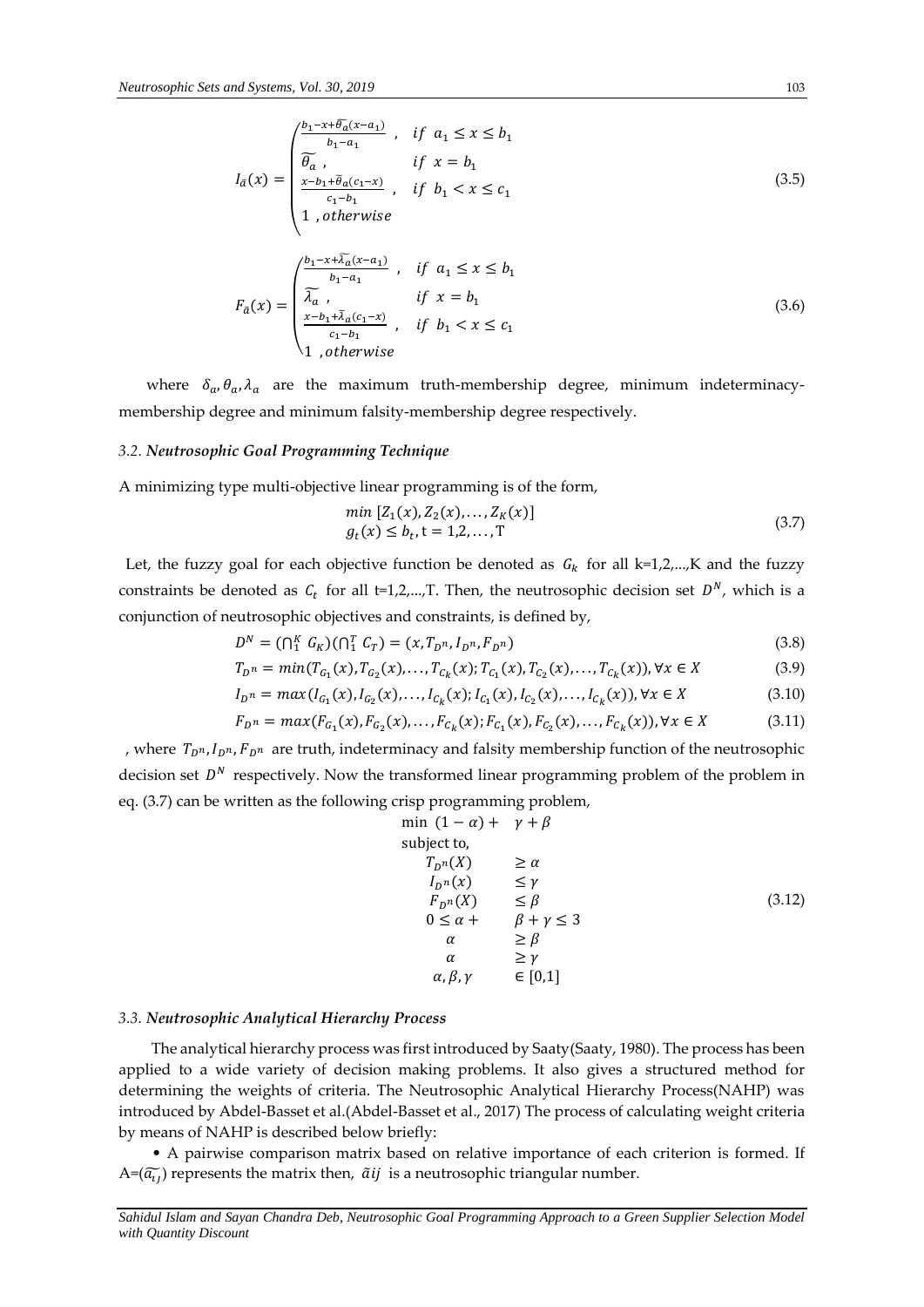• We take  $\tilde{a}_{ij} = 1$  if i and j are equally important,  $\tilde{a}_{ij} = 3$  if i is moderately important than j,  $\widetilde{a_{11}}$  = 5̃ if i is strongly important than j,  $\widetilde{a_{11}}$  = 7̃ if i is very strongly important than j,  $\widetilde{a_{11}}$  = 9̃ if i is extremely important than j. We may also take  $\tilde{a} = \tilde{2}$ ,  $\tilde{4}$ ,  $\tilde{6}$  or  $\tilde{8}$  for different importance.

• Next, the neutrosophic pair-wise comparison matrix is transformed into a deterministic pairwise comparison matrix, using the following equations: if  $\tilde{a} = <(a_1, b_1, c_1)$ ;  $\widetilde{\delta_a}$ ,  $\widetilde{\delta_a}$ ,  $\widetilde{\delta_a}$ ,  $\widetilde{\delta_a}$ ,  $\widetilde{\delta_a}$ ,  $\widetilde{\delta_a}$ ,  $\widetilde{\delta_a}$ valued triangular neutrosophic number then

$$
s_{ij} = \frac{(a_1 + b_1 + c_1)(2 + \overline{\delta_a} - \overline{\theta_a} - \overline{\lambda_a})}{16}
$$
  
\n
$$
\overline{a_{ij}} = s_{ij}
$$
  
\n
$$
\overline{a_{ji}} = \frac{1}{s_{ij}}
$$
\n(3.13)

 •After forming the deterministic matrix, each column entries are normalized by dividing each entry by column sum.

- Then, we average each row to get the required weights $(w_l)$ .
- Finally, we check the consistency of the comparison matrix with the help of consistency index (CI) and consistency ratio (CR) ((Abdel-Basset et al., 2017; Saaty, 1980)):

$$
CI = \frac{\lambda_{max} - n}{n - 1}
$$
  
\n
$$
CR = \frac{CI}{RI}
$$
\n(3.14)

where n is the number of items being compared, and RI is the consistency index of a randomly generated pair-wise comparison matrix of similar size *(Saaty, 1980)*. If CR<0.1, the comparison matrix is consistent.

#### **4. Fuzzy Supplier Selection Model**

In this model, the decision maker/ firm tries to achieve a certain goal for each objective function. The goals are a fuzzy in nature. As well as, we assumed in this study demand cannot be known precisely. So, the aggregate demand is also fuzzy in nature. After fuzzification, the eqs. (2.1) to (2.11) can be represented as follows:

Find  $x_{ij}$  to satisfy,

$$
Z_{k}(x_{ij}) \cong \widetilde{Z}_{k} \quad \text{for } k = 1,2,3,4
$$
\n
$$
\sum_{i=1}^{n} \sum_{j=1}^{m(i)} x_{ij} \cong \widetilde{D},
$$
\n
$$
\sum_{j=1}^{m(i)} x_{ij} \leq C_{i}, \quad \text{for } i = 1,2,...,n,
$$
\n
$$
y_{ij} = \begin{pmatrix} 1 & \text{if } x_{ij} > 0 \\ 0 & \text{if } x_{ij} = 0 \end{pmatrix} \quad \text{for } i = 1,2,...,n \text{ and } j = 1,2,...,m(i),
$$
\n
$$
a_{ij-1}y_{ij-1} \leq x_{ij} < a_{ij}y_{ij}, \quad \text{for } i = 1,2,...,n \text{ and } j = 1,2,...,m(i),
$$
\n
$$
\sum_{j=1}^{m(i)} y_{ij} \leq 1, \quad \text{for } i = 1,2,...,n,
$$
\n
$$
\sum_{j=1}^{m(i)} p_{ij} \cdot x_{ij} \leq B_{i}.
$$
\n
$$
x_{ij} \geq 0, \quad i = 1,2,...,n \text{ and } j = 1,2,...,m(i).
$$
\n(4.1)

where  $\widetilde{Z_k}$  is the aspiration level for each objective and  $\widetilde{D}$  is the fuzzified demand. Hence, the aggregate demand can be taken as fuzzy triangular number or triangular neutrosophic number.

## **5. Computational Algorithm**

In this study, NAHP and neutrosophic goal programming approach has been used to solve the problem. The solution steps to solve this model are as follows:

*Sahidul Islam and Sayan Chandra Deb, Neutrosophic Goal Programming Approach to a Green Supplier Selection Model with Quantity Discount*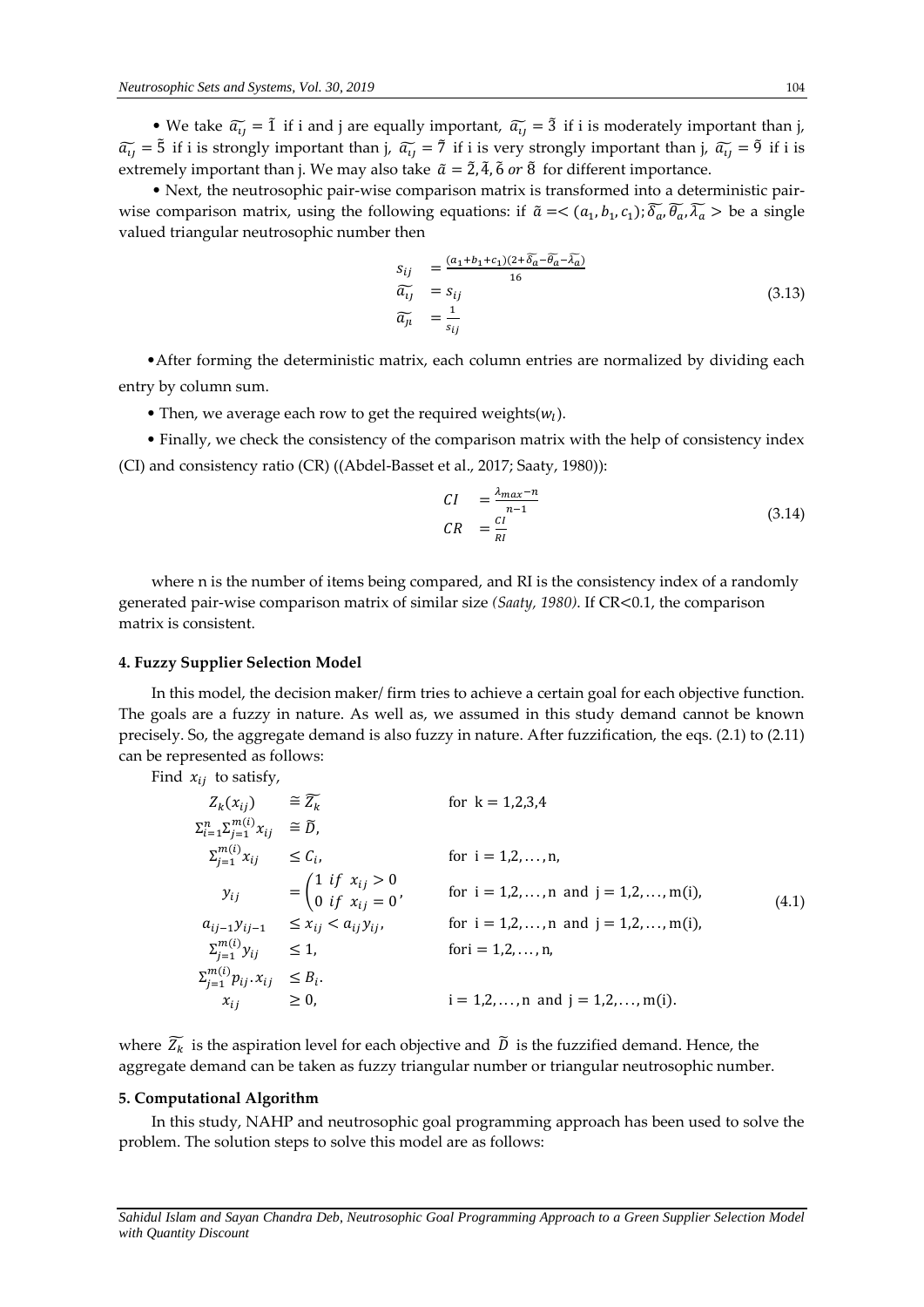**Step 1:** Firstly, identification of supplier selection criteria with multi-supplier quantity discounts is done.

**Step 2:** A panel of experts in the fields of supply chain and operations is formed. To get the weights( $w_l$ ) for different criteria they are asked to fill a nine-point-scale questionnaire to form the pairwise comparison matrix using eq. (3.13). Then, consistency property of each expert's comparison results must be checked using eq. (3.14). If it is not consistent they are ask to fill the questionnaire again. They are also asked to approximate the market demand and how much it may fluctuate.

**Step 3:** Objective functions for the Supplier selection model are formed. These objective functions are purchasing cost, total amount of rejected items, total amount of late deliveries and the total amount of green- house gas emitted by the suppliers.

**Step 4:** Each objective is solved dismissing the other objective functions subject to the constrains and using the approximate demand as predicted by the experts in step 2. Using the values of all objective function at each ideal solution, pay-off matrix can be formulated as follows:

$$
\begin{pmatrix} Z_1(x_{ij}^1) & Z_2(x_{ij}^1) & Z_3(x_{ij}^1) & Z_4(x_{ij}^1) \\ Z_1(x_{ij}^2) & Z_2(x_{ij}^2) & Z_3(x_{ij}^2) & Z_4(x_{ij}^2) \\ Z_1(x_{ij}^3) & Z_2(x_{ij}^3) & Z_3(x_{ij}^3) & Z_4(x_{ij}^3) \\ Z_1(x_{ij}^4) & Z_2(x_{ij}^4) & Z_3(x_{ij}^4) & Z_4(x_{ij}^4) \end{pmatrix}
$$
, where  $x_{ij}^k$  for k = 1,2,3,4 is the ideal solution for  $Z_k$ 

**Step 5:** For each objective function  $Z_k$  the lower bound  $L_k$ , which is the aspiration level  $(\overline{Z_k})$  and the upper bound  $U_k$  are formed as:  $L_k = \overline{Z_k} = min_k(Z_k(x_{ij}^k))$  and  $U_k = max_k(Z_k(x_{ij}^k))$  for k=1,2,3,4. **Step 6:** The bounds for the neutrosophic environment can be calculated as follows:

 $U_k^T = U_k, L_k^T = L_k$ , for truth membership function (5.1)

 $U_k^I = U_k$ ,  $L_k^I = L_k + s_k(U_k - L_k)$ , for indeterminacy membership function (5.2)  $U_k^F = U_k, L_k^F = L_k + t_k(U_k - L_k)$ , for falsity membership function (5.3)

, where  $s_k, t_k$  ∈ (0,1).

**Step 7:** For the objective functions the truth, indeterminacy and falsity membership functions are formed as follow:

$$
T_{k}(Z_{k}(x_{ij})) = \begin{pmatrix} 1 & , \text{if } Z_{k}(x_{ij}) \leq L_{k}^{T} \\ \frac{U_{k}^{T} - Z_{k}(x_{ij})}{U_{k}^{T} - L_{k}^{T}} & , \text{if } L_{k}^{T} \leq Z_{k}(x_{ij}) \leq U_{k}^{T} \\ 0 & , \text{if } Z_{k}(x_{ij}) \geq U_{k}^{T} \end{pmatrix}
$$
(5.4)

$$
I_{k}(Z_{k}(x_{ij})) = \begin{cases} 0 & , \text{if } Z_{k}(x_{ij}) \leq L_{k}^{l} \\ \frac{Z_{k}(x_{ij}) - L_{k}^{l}}{U_{k}^{l} - L_{k}^{l}} & , \text{if } L_{k}^{l} \leq Z_{k}(x_{ij}) \leq U_{k}^{l} \\ 1 & , \text{if } Z_{k}(x_{ij}) \geq U_{k}^{l} \end{cases}
$$
(5.5)

$$
F_k(Z_k(x_{ij})) = \begin{cases} 0 & , \text{if } Z_k(x_{ij}) \le L_k^F \\ \frac{z_k(x_{ij}) - L_k^F}{U_k^F - L_k^F} & , \text{if } L_k^F \le Z_k(x_{ij}) \le U_k^F \\ 1 & , \text{if } Z_k(x_{ij}) \ge U_k^F \end{cases}
$$
(5.6)

**Step 8:** Using the information in Step 2, a neutrosophic triangular number is formed for the aggregate demand as:  $\tilde{D} = \langle (D_1, D_2, D_3) ; \tilde{\delta_a}, \tilde{\theta_a}, \tilde{\lambda_a} \rangle$ , where  $\tilde{\delta_a}, \tilde{\theta_a}, \tilde{\lambda_a} \in [0,1]$  and the values of  $D_1, D_2, D_3$  are given by the experts. The truth, indeterminacy and falsity membership functions are denoted by  $T_{\tilde{D}}(D)$ ,  $I_{\tilde{D}}(D)$  and  $F_{\tilde{D}}(D)$  respectively and can be calculated using equations (3.4)-(3.6).

**Step 9:** Now modifying the neutrosophic goal programming technique which was described in section 3.2, the problem in eq. (4.1) can be written as the following crisp programming problem,

$$
min \ \Sigma_{l=1}^{5} w_l ((1 - \alpha_l) + (\gamma_l) + \beta_l) \ ?\Sigma_l = 1^{5} w_l ((1 - \alpha_l) + (\gamma_l) + \beta_l)
$$

subject to,

*Sahidul Islam and Sayan Chandra Deb, Neutrosophic Goal Programming Approach to a Green Supplier Selection Model with Quantity Discount*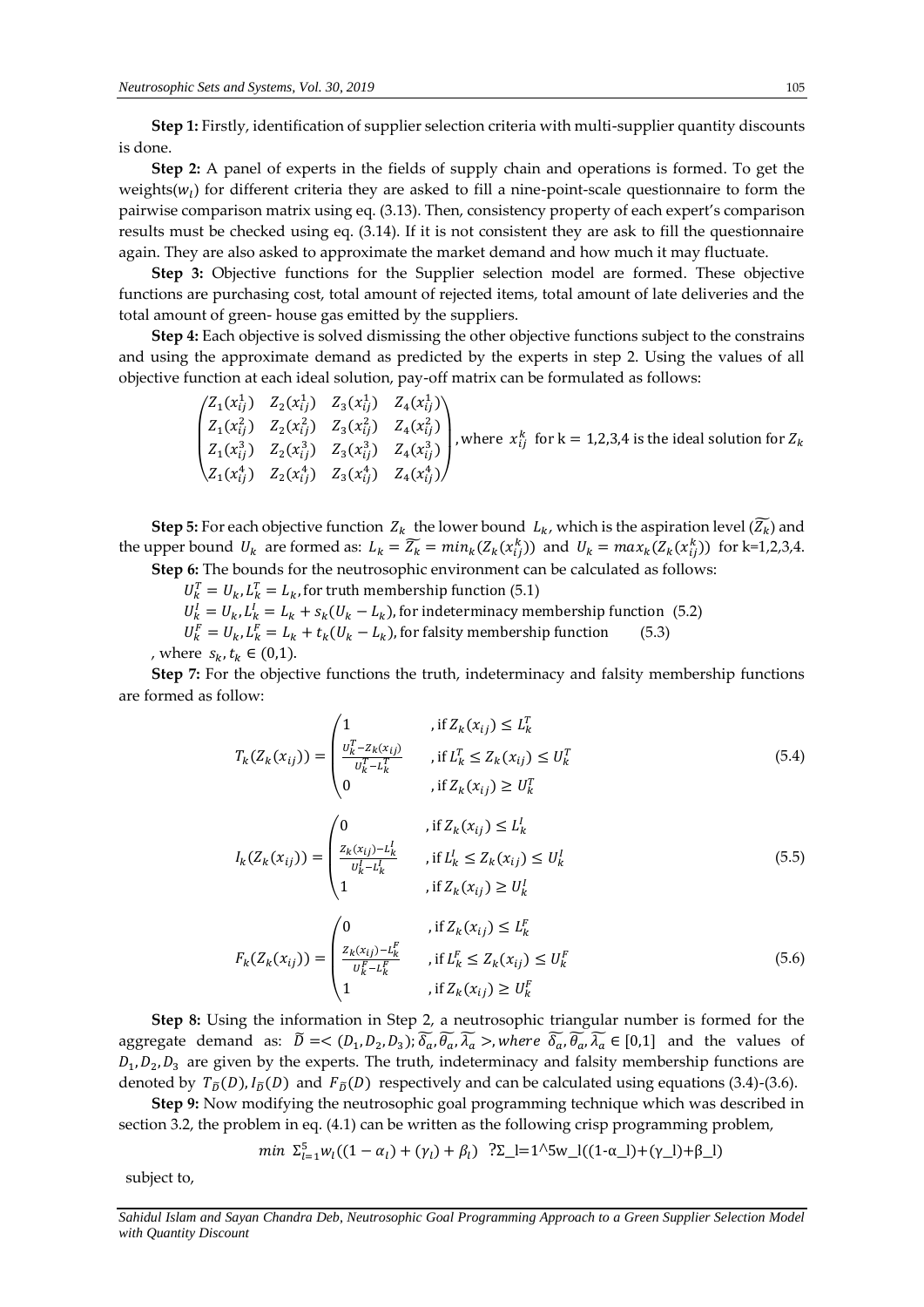| $T_k(Z_k(x_{ij})) \geq \alpha_k$  |                                                 | $\Sigma_{i=1}^{m(i)} x_{ii}$            | $\leq C_i$                                                                           |       |
|-----------------------------------|-------------------------------------------------|-----------------------------------------|--------------------------------------------------------------------------------------|-------|
| $I_k(Z_k(x_{ij})) \leq \gamma_k,$ |                                                 | $y_{ij}$                                | = $\begin{cases} 1 & \text{if } x_{ij} > 0 \\ 0 & \text{if } x_{ij} = 0 \end{cases}$ |       |
| $F_k(Z_k(x_{ij})) \leq \beta_k,$  |                                                 | $a_{ij-1}y_{ij-1}$                      | $\leq x_{ij} < a_{ij} y_{ij}$                                                        |       |
| $T_{\tilde{D}}(D)$                | $\geq \alpha_{5}$                               | $\Sigma_{i=1}^{m(i)}$ $y_{ij}$          | $\leq 1$                                                                             | (5.7) |
| $I_{\widetilde{D}}(D)$            | $\leq \gamma_5$                                 | $x_{i,i}$                               | $\geq 0$ ,                                                                           |       |
| $F_{\tilde{D}}(D)$                | $\leq \beta_5$                                  | $\sum_{i=1}^{m(i)} p_{ij} \cdot x_{ij}$ | $\leq B_i$                                                                           |       |
|                                   | $0 \leq \alpha_l + \beta_l + \gamma_l \leq 3$ , | $\alpha_{I}$                            | $\geq \gamma_{l}$                                                                    |       |
| $\alpha_I$                        | $\geq \beta_l$                                  | $\alpha_l, \beta_l, \gamma_l$           | $\in [0,1]$                                                                          |       |

,for all i=1,2,...,n, j=1,2,...,m(i), k=1,2,3,4,l=1,2,3,4,5.

**Step 10:** Finally, use LINGO software to get the results.

#### **6. Numerical Example**

The following example shows the usefulness of the proposed model. Here, considering the same weights for the objectives, we have done a comparative study between Fuzzy Goal Programming(FGP) approach and Neutrosophic Goal Programming (NGP) approach for our model. The weights have been calculated by using NAHP. Here Six suppliers have been considered in the evaluation process. Most of the data used in this example have been derived from the articles (Wang & Yang, 2009; Weber & Desai, 1996). A panel of experts (as in Step 2 of section5) will predict the aggregate demand and how much it will fluctuate as oppose to in those above studies where the aggregate demand has been taken as a fixed number. The data which is given by those experts will be used to calculate the triangular neutrosophic number and fuzzy triangular number for the aggregate demand. Moreover, there is no consideration of greenhouse gas emission for the suppliers in those studies. We assumed the amount of greenhouse gas emission for the suppliers for the example.

|                |                |          | . .          |          |              |          |                |          |
|----------------|----------------|----------|--------------|----------|--------------|----------|----------------|----------|
| Supplier-i     | $a_{i0}$       | $p_{i1}$ | $a_{i1}$ (K) | $p_{i2}$ | $a_{i2}$ (K) | $p_{i3}$ | $a_{i3}(M)$    | $p_{i4}$ |
| 1              | $\theta$       | 0.2020   | 50           | 0.1990   | 100          | 0.1980   | 1              | 0.1958   |
| $\overline{2}$ | $\overline{0}$ | 0.1900   | 10           | 0.1890   | 200          | 0.1881   |                |          |
| 3              | $\overline{0}$ | 0.2350   | 10           | 0.2300   | 100          | 0.2250   | 1              | 0.2204   |
| 4              | $\theta$       | 0.2200   | 20           | 0.2150   | 500          | 0.2100   | $\overline{2}$ | 0.2081   |
| 5              | $\theta$       | 0.2250   | 50           | 0.2200   | 500          | 0.2150   | 1              | 0.2118   |
| 6              | $\overline{0}$ | 0.2200   | 10           | 0.2170   | 500          | 0.2140   | 1              | 0.2096   |

**Table 1:** supplier quantity discounts.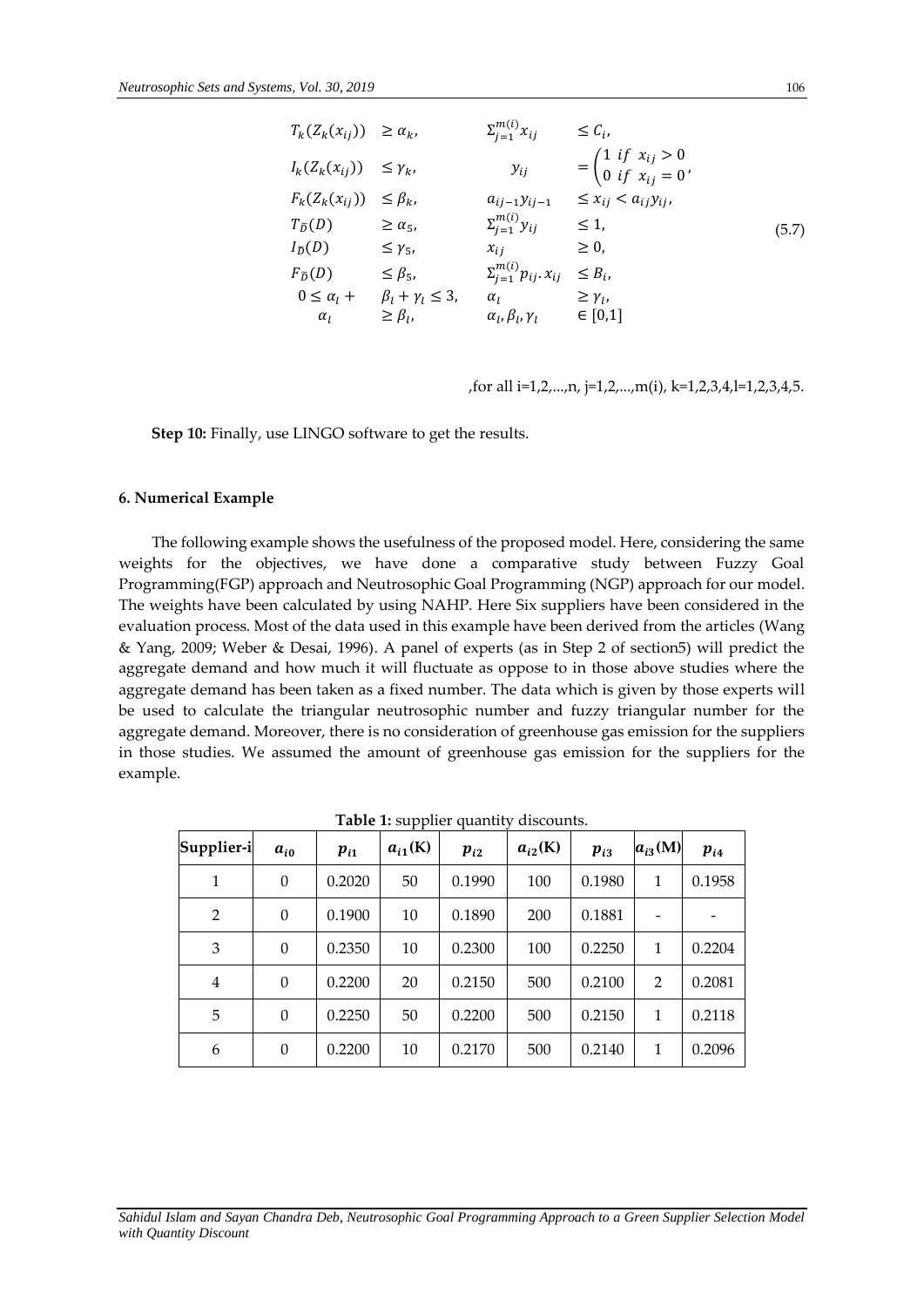| $10010 = 000$ photographic duties. |           |        |         |                  |         |        |  |
|------------------------------------|-----------|--------|---------|------------------|---------|--------|--|
|                                    | suppliers |        |         |                  |         |        |  |
|                                    | 1         | 2      | 3       | 4                | 5       | 6      |  |
| Rejection                          | 1.2       | 0.8    | 0.0     | 2.1              | 2.3     | 1.2    |  |
| rate $\left(\%\right)$             |           |        |         |                  |         |        |  |
| Late delivery                      | 5.0       | 7.0    | 0.0     | 0.0              | 3.0     | 4.0    |  |
| rate $\left(\%\right)$             |           |        |         |                  |         |        |  |
| GHGE(kg)                           | 0.1       | 0.2    | 0.25    | 0.15             | 0.3     | 0.1    |  |
| Capacity $(C_i)$                   | 2.4 M     | 360 K  | 2.783 M | 3.0 <sub>M</sub> | 2.966 M | 2.5M   |  |
| <b>Budget</b>                      | 600000    | 100000 | 650000  | 500000           | 500000  | 300000 |  |
| constraint( $B_i$ )(\$)            |           |        |         |                  |         |        |  |

**Table 2:** supplier source data.

**Table 3:** Comparison matrix

|             | Cost             | Lead time | Quality              | <b>GHGE</b>      | Demand                        |
|-------------|------------------|-----------|----------------------|------------------|-------------------------------|
| Cost        |                  |           | $\tilde{z}^{-1}$     | $\tilde{z}^{-1}$ | $\widetilde{\mathsf{r}}^{-1}$ |
| Lead time   | $\tilde{2}^{-1}$ |           | $\widetilde{c}^{-1}$ | $\tilde{g}^{-1}$ |                               |
| Quality     | $\widetilde{3}$  |           |                      | $\tilde{z}^{-1}$ | $\tilde{2}^{-1}$              |
| <b>GHGE</b> |                  | Ã         | $\widetilde{3}$      |                  | $\tilde{z}^-$                 |
| Demand      |                  |           | ຈັ                   | วั               |                               |

The suppliers provide quantity discounts with the anticipation that the firm will increase order quantity in each order, thereby reducing the supplier's order processing cost. The data for quantity discounts are given in table 1. The data for other parameters are given in table 2. The comparison matrix for the criteria given in table 3.

The objective functions are,

| $Z_1 = 0.202x_{11} + 0.199x_{12} + 0.198x_{13} + 0.1958x_{14} + 0.19x_{21} + 0.189x_{22} + 0.1881x_{23} + 0.235x_{31} +$        |       |
|---------------------------------------------------------------------------------------------------------------------------------|-------|
| $0.23x_{32} + 0.225x_{33} + 0.2204x_{34} + 0.22x_{41} + 0.215x_{42} + 0.21x_{43} + 0.2081x_{44} + 0.225x_{51} +$                |       |
| $0.22x_{52} + 0.215x_{53} + 0.2118x_{54} + 0.22x_{61} + 0.217x_{62} + 0.214x_{63} + 0.2096x_{64}$                               |       |
| $Z_2 = 0.05(x_{11} + x_{12} + x_{13} + x_{14}) + 0.07(x_{21} + x_{22} + x_{23}) +$                                              |       |
| $0.03(x_{51} + x_{52} + x_{53} + x_{54}) + 0.04(x_{61} + x_{62} + x_{63} + x_{64})$                                             | (6.1) |
| $Z_3 = 0.012(x_{11} + x_{12} + x_{13} + x_{14}) + 0.008(x_{21} + x_{22} + x_{23}) + 0.021(x_{41} + x_{42} + x_{43} + x_{44}) +$ |       |
| $0.023(x_{51} + x_{52} + x_{53} + x_{54}) + 0.012(x_{61} + x_{62} + x_{63} + x_{64})$                                           |       |
| $Z_4 = 0.1(x_{11} + x_{12} + x_{13} + x_{14}) + 0.2(x_{21} + x_{22} + x_{23}) + 0.25(x_{31} + x_{32} + x_{33} + x_{34}) +$      |       |
| $0.15(x_{41} + x_{42} + x_{43} + x_{44}) + 0.3(x_{51} + x_{52} + x_{53} + x_{54}) + 0.1(x_{61} + x_{62} + x_{63} + x_{64})$     |       |
| Subject to the constraints,                                                                                                     |       |
| $r31 + r32 + r33 + r34 < 2783$<br>$r11 + r12 + r13 + r14$ < $2400K$ $r21 + r22 + r23$<br>< 360K                                 |       |

| $x11 + x12 + x13 + x14 \le 2400K$ , $x21 + x22 + x23$ |                                                                                                              | $< 360K$ $x31 + x32 + x33 + x34$ $< 2783K$ |  |
|-------------------------------------------------------|--------------------------------------------------------------------------------------------------------------|--------------------------------------------|--|
|                                                       | $x41 + x42 + x43 + x44 \leq 3000K$ , $x51 + x52 + x53 + x54 \leq 2966K$ , $x61 + x62 + x63 + x64 \leq 2500K$ |                                            |  |

(6.2)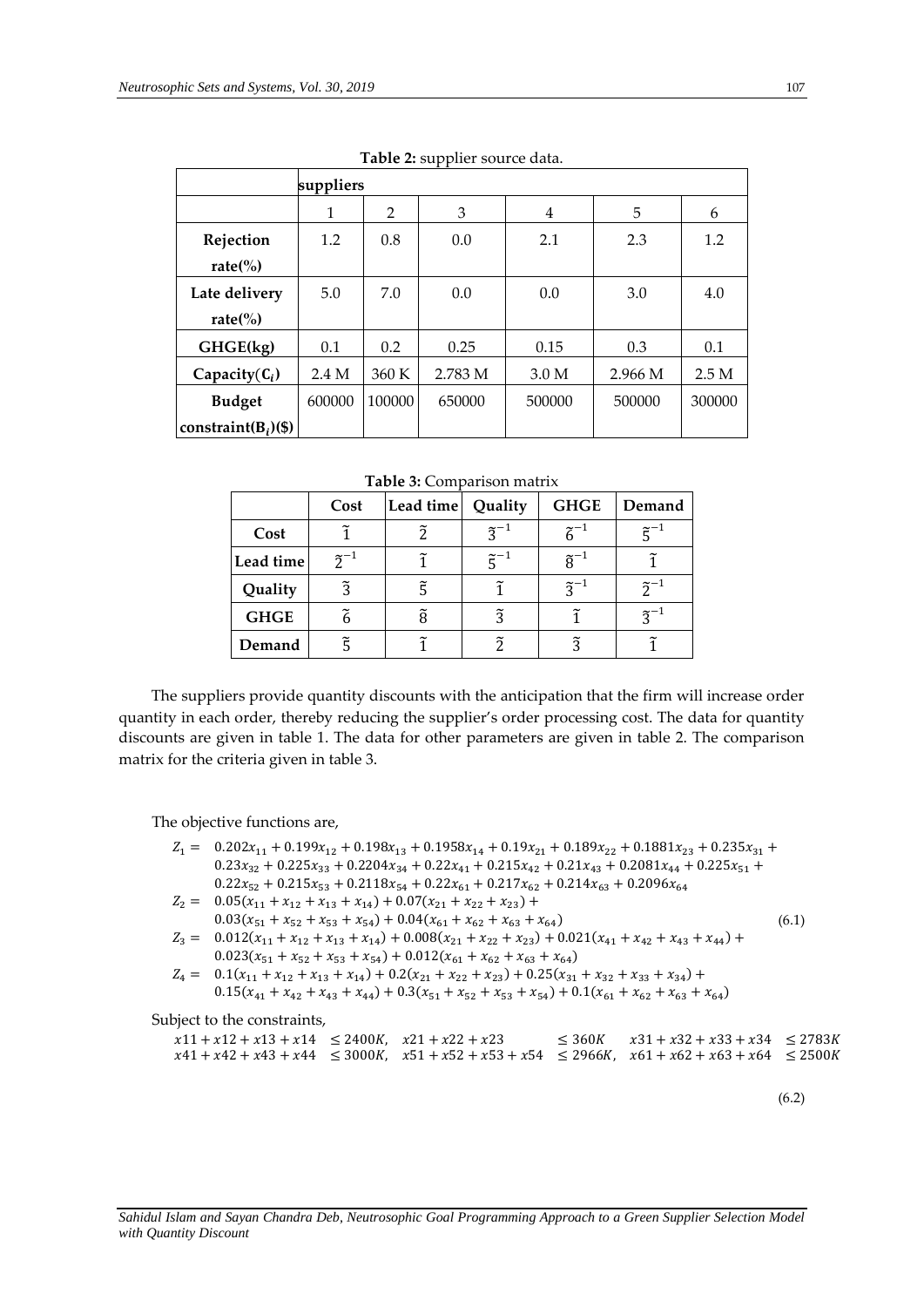| $y_{ij} = \begin{cases} 1 & \text{if } x_{ij} > 0 \\ 0 & \text{if } x_{ij} = 0 \end{cases}$                                                                         |                                                                                                                                                                                    | $\sum_{i=1}^{m(i)} y_{ij}$                                                                                                                                                                                                                                                                                                                                                                                                                                   | $\leq 1$ ,                                                                                                                                                            | $0 \le x_{11}$ <                                                                                                                                               | 50000 $y_{11}$                                                                                                                 |
|---------------------------------------------------------------------------------------------------------------------------------------------------------------------|------------------------------------------------------------------------------------------------------------------------------------------------------------------------------------|--------------------------------------------------------------------------------------------------------------------------------------------------------------------------------------------------------------------------------------------------------------------------------------------------------------------------------------------------------------------------------------------------------------------------------------------------------------|-----------------------------------------------------------------------------------------------------------------------------------------------------------------------|----------------------------------------------------------------------------------------------------------------------------------------------------------------|--------------------------------------------------------------------------------------------------------------------------------|
| $50000y_{11} \le x_{12}$<br>$0 \leq x_{21}$<br>$0 \leq x_{31}$<br>$x_{34}$<br>$500000 y_{42} \le x_{43}$<br>$50000y_{51}\leq x_{52}$<br>$0 \leq x_{61}$<br>$x_{64}$ | $<$ 100000 $y_{12}$<br>$<$ 10000 $y_{21}$<br>$<$ 10000 $y_{31}$<br>$\geq 1000000y_{34}$<br>$<$ 2000000 $y_{43}$<br>$< 500000y_{52}$<br>$<$ 10000 $y_{61}$<br>$\geq 1000000 y_{64}$ | $100000 y_{12} \le x_{13}$<br>$10000y_{21} \le x_{22}$<br>$10000 y_{31} \le x_{32}$<br>$0 \leq x_{41}$<br>$x_{44}$<br>$500000 y_{52} \le x_{53}$<br>$10000 y_{61} \le x_{62}$<br>$x_{ij} \geq$                                                                                                                                                                                                                                                               | $<$ 1000000 $y_{13}$<br>$<$ 200000 $y_{22}$<br>$<$ 100000 $y_{32}$<br>$<$ 20000 $y_{41}$<br>$\geq 2000000y_{44}$<br>$<$ 1000000 $y_{53}$<br>$<$ 500000 $y_{62}$<br>0. | $x_{14} \geq$<br>$x_{23} \geq$<br>$100000 y_{32} \leq x_{33} <$<br>$20000y_{41} \le x_{42}$ <<br>$0 \le x_{51}$ <<br>$x_{54} \ge$<br>$500000y_{62} \le x_{63}$ | $1000000y_{14}$<br>$200000y_{23}$<br>$1000000y_{33}$<br>$500000y_{42}$<br>50000 $y_{51}$<br>$1000000y_{54}$<br>$1000000y_{63}$ |
|                                                                                                                                                                     |                                                                                                                                                                                    |                                                                                                                                                                                                                                                                                                                                                                                                                                                              |                                                                                                                                                                       |                                                                                                                                                                | 6.3)                                                                                                                           |
|                                                                                                                                                                     |                                                                                                                                                                                    | $0.202x_{11} + 0.199x_{12} + 0.198x_{13} + 0.1958x_{14} \le$<br>$0.19x_{21} + 0.189x_{22} + 0.1881x_{23} \le$<br>$0.235x_{31} + 0.23x_{32} + 0.225x_{33} + 0.2204x_{34} \le$<br>$0.22x_{41} + 0.215x_{42} + 0.21x_{43} + 0.2081x_{44} \le$<br>$0.225x_{51} + 0.22x_{52} + 0.215x_{53} + 0.2118x_{54} \le$<br>$0.22x_{61} + 0.217x_{62} + 0.214x_{63} + 0.2096x_{64} \le$                                                                                     |                                                                                                                                                                       | 600000<br>100000<br>650000<br>500000<br>500000<br>300000                                                                                                       | (6.4)                                                                                                                          |
|                                                                                                                                                                     |                                                                                                                                                                                    | $D = x_{11} + x_{12} + x_{13} + x_{14} + x_{21} + x_{22} + x_{23} + x_{31} + x_{32} + x_{33} + x_{34} + x_{35} + x_{36} + x_{37} + x_{38} + x_{39} + x_{31} + x_{32} + x_{33} + x_{34} + x_{35} + x_{36} + x_{37} + x_{38} + x_{39} + x_{31} + x_{32} + x_{33} + x_{34} + x_{35} + x_{36} + x_{37} + x_{38} + x_{39} + x_{30} + x_{31} + x_{$<br>$x_{41} + x_{42} + x_{43} + x_{44} + x_{51} + x_{52} + x_{53} + x_{54} + x_{61} + x_{62} + x_{63} + x_{64}$ |                                                                                                                                                                       |                                                                                                                                                                | (6.5)                                                                                                                          |

To find the weights for different objective functions we have taken  $1 = \langle (0.6, 1.5) ; (0.9, 0.2, 0.3) \rangle$ , 2 <del>~</del>  $\leq$  (1,2,6);(0.8,0.4,0.2)>, 3 ~ <(0,3,9)(0.6,0.3,0.2)>, 5 ~ <(2,5,10);(0.6,0.3,0.2)>,6 ~ <(2,6,9);(0.7,0.5,0.1)>, 8  $\leq$  (3,8,11);(0.7,0.5,0.1)>. From the discussions in section 3.3, we have the following weights:  $w_1$  = 0.126469,  $w_2 = 0.131538$ ,  $w_3 = 0.207651$ ,  $w_4 = 0.272911$ ,  $w_5 = 0.26143$ . For these set of weights we get CI=0.0540024. RI equal to 1.12 for five criteria, which is derived from (Saaty, Vargas, & others, 2006). So, we have CR=.0482164<0.1 and hence the consistency property holds. We calculate the aspiration levels for each objective function, dismissing other objective functions. From eqs. (5.1) to (5.3) for  $s_k = .3$ ,  $t_k = .2$ ,  $\forall k = 1,2,3,4$ , we can calculate the bounds for truth, indeterminacy and falsity membership functions. The results are given in table 4. Here, the aggregate demand is taken as fuzzy triangular number for the FGP approach and triangular neutrosophic number for the NGP approach. We are Using LINGO to get the results which are given in table 5 and table 6.

|                      | $Z_1$      | ${\bf Z_2}$ | $Z_3$    | $Z_4$   |
|----------------------|------------|-------------|----------|---------|
| $L_k = L_k^T$        | 2221790    | 170620      | 119367   | 1644500 |
| $U_k = U_k^T$        | 2293665.6  | 321100      | 182870   | 2239650 |
| $L_k^l$              | 2243352.68 | 215764      | 138417.9 | 1823045 |
| $U_k^I$              | 2293665.6  | 321100      | 182870   | 2239650 |
| $\mathbf{L}_{k}^{F}$ | 2236165.12 | 200716      | 132067.6 | 1763530 |
| $\mathbf{U}_{L}^{F}$ | 2293665.6  | 321100      | 182870   | 2239650 |

**Table 4:** Bounds of each objective function, dismissing other objectives.

For the FGP approach the demand is predicted to be 10900000 and assumed to vary between 10500000 and 12000000. The FGP approach can be written as (Similarly as (Shaw et al., 2012; Wang & Yang, 2009)),

*Sahidul Islam and Sayan Chandra Deb, Neutrosophic Goal Programming Approach to a Green Supplier Selection Model with Quantity Discount*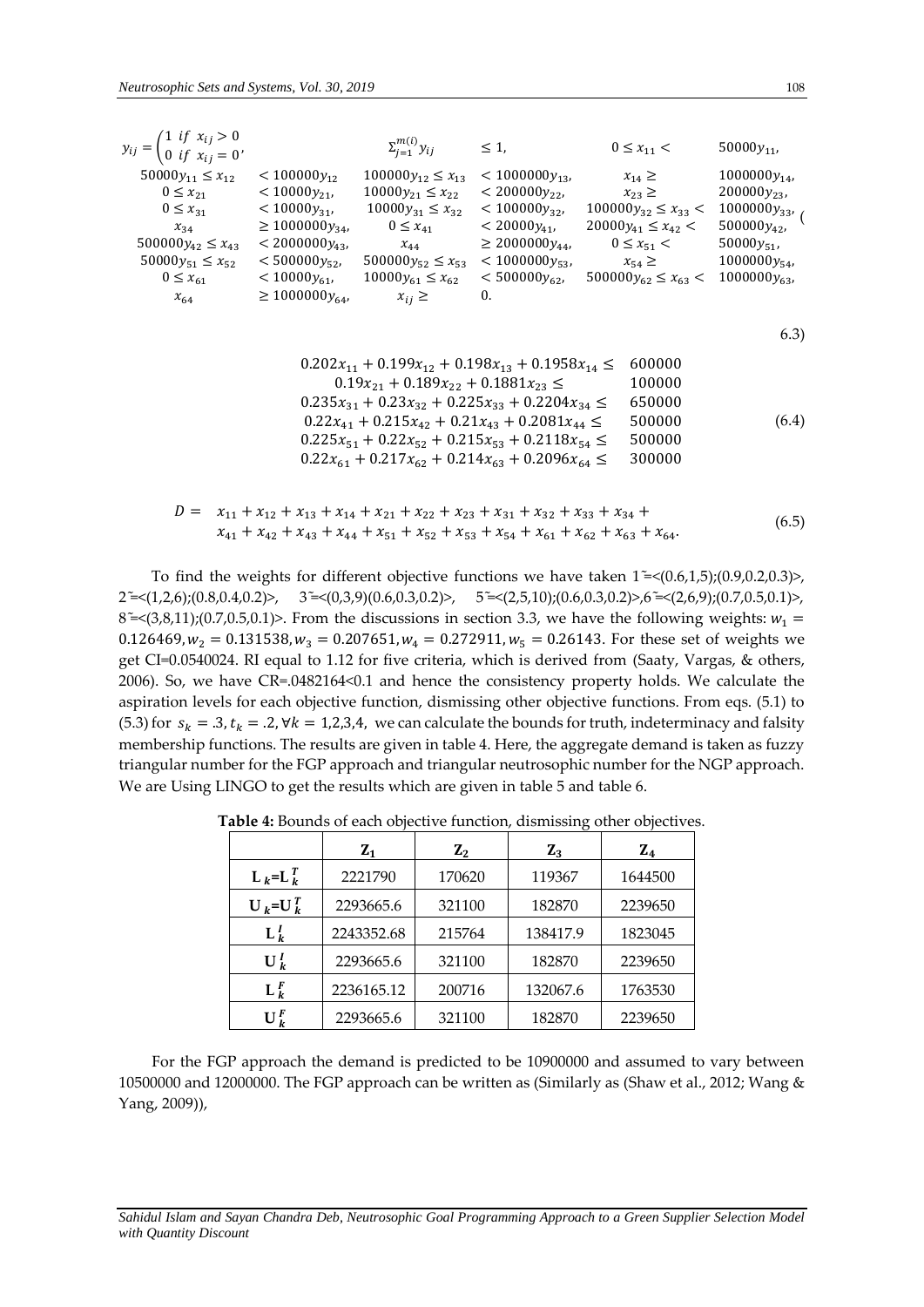$$
\max \sum_{l=1}^{5} w_{l} \lambda_{l}
$$
\nsubject to,  
\n
$$
\frac{2293665.6 - Z_{1}}{2293665.6 - 2221790} \ge \lambda_{1},
$$
\n
$$
\frac{321100 - Z_{2}}{321100 - 170620} \ge \lambda_{2},
$$
\n
$$
\frac{182870 - Z_{3}}{182870 - 119367} \ge \lambda_{3},
$$
\n
$$
\frac{2239650 - Z_{4}}{2239650 - 1644500} \ge \lambda_{4},
$$
\n
$$
\frac{12000000 - D}{1100000} \ge \lambda_{5},
$$
\n
$$
\frac{D - 10500000}{400000} \ge \lambda_{5},
$$

where  $Z_1, Z_2, Z_3, Z_4, D$  are given in eqs. (6.1) and (6.5), along with the constraints in eqs. (6.2) to (6.4).

For the NGP approach, we take  $D_1 = 10500000, D_2 = 10900000, D_3 = 12000000, \delta_D = .99, \theta_D =$ .3,  $\lambda_p = .01$ . One can calculate easily the truth, indeterminacy, falsity membership functions for  $\tilde{D}$ and the objective functions using eqs. (3.4), (3.5), (3.6) and (5.1), (5.2), (5.3) and table 4 respectively. The NGP approach is given as follow (5.7):

min 
$$
\Sigma_{l=1}^{5} w_l ((1 - \alpha_l) + (\gamma_l) + \beta_l)
$$
  
subject to the constrains,

| $2293665.6 - Z_1$<br>71875.6 | $\geq \alpha_1$ | $Z_1$ – 2243352.68<br>50312.9 | $\leq \gamma_1$   | $Z_1$ – 2236165.12<br>57500.5 | $\leq \beta_1$  |       |
|------------------------------|-----------------|-------------------------------|-------------------|-------------------------------|-----------------|-------|
| $321100 - Z_2$<br>150480     | $\geq \alpha_2$ | $Z_2 - 215764$<br>105336.     | $\leq \gamma_2$   | $Z_2$ – 200716<br>120384      | $\leq \beta_2$  |       |
| $182870 - Z_3$<br>63503      | $\geq \alpha_3$ | $Z_3$ – 138417.9<br>44452.1   | $\leq \gamma_3$   | $Z_3$ – 132067.6<br>50802.4   | $\leq \beta_3$  | (6.7) |
| 2239650-Z4<br>595150         | $\geq \alpha_4$ | $Z_4 - 1823045$<br>416605     | $\leq \gamma_4$   | $Z_4$ – 1763530<br>476120     | $\leq \beta_4$  |       |
| $(D-10500000).99$<br>400000  | $\geq \alpha_5$ | $(12000000-D).99$<br>1100000  | $\geq \alpha_{5}$ | 7750000-0.7D<br>400000        | $\leq \gamma_5$ |       |
| $0.7D - 7300000$<br>1100000  | $\leq \gamma_5$ | 9850000-0.9D<br>400000        | $\leq \beta_5$    | $0.9D - 9700000$<br>1100000   | $\leq \beta_5$  |       |
|                              |                 |                               |                   |                               |                 |       |

where  $Z_1$ ,  $Z_2$ ,  $Z_3$ ,  $Z_4$ ,  $D$  are given in eqs. (6.1) and (6.5), along with the constraints in eqs. (6.2) to (6.4).

|                                          | $Z_1$       | ${\rm Z_2}$ | $Z_3$       | ${\rm Z_4}$ |
|------------------------------------------|-------------|-------------|-------------|-------------|
| FGP approach (6.6)                       | 2273582.988 | 248142.2467 | 134341.3432 | 1968186.806 |
| NGP approach(with<br>weights $(6.7)$     | 2243352.680 | 243860.3333 | 131058.5429 | 1925367.672 |
| NGP approach(without<br>weights $(3.12)$ | 2258260.159 | 245971.8743 | 132677.3910 | 1946483.082 |

## **Table 5:**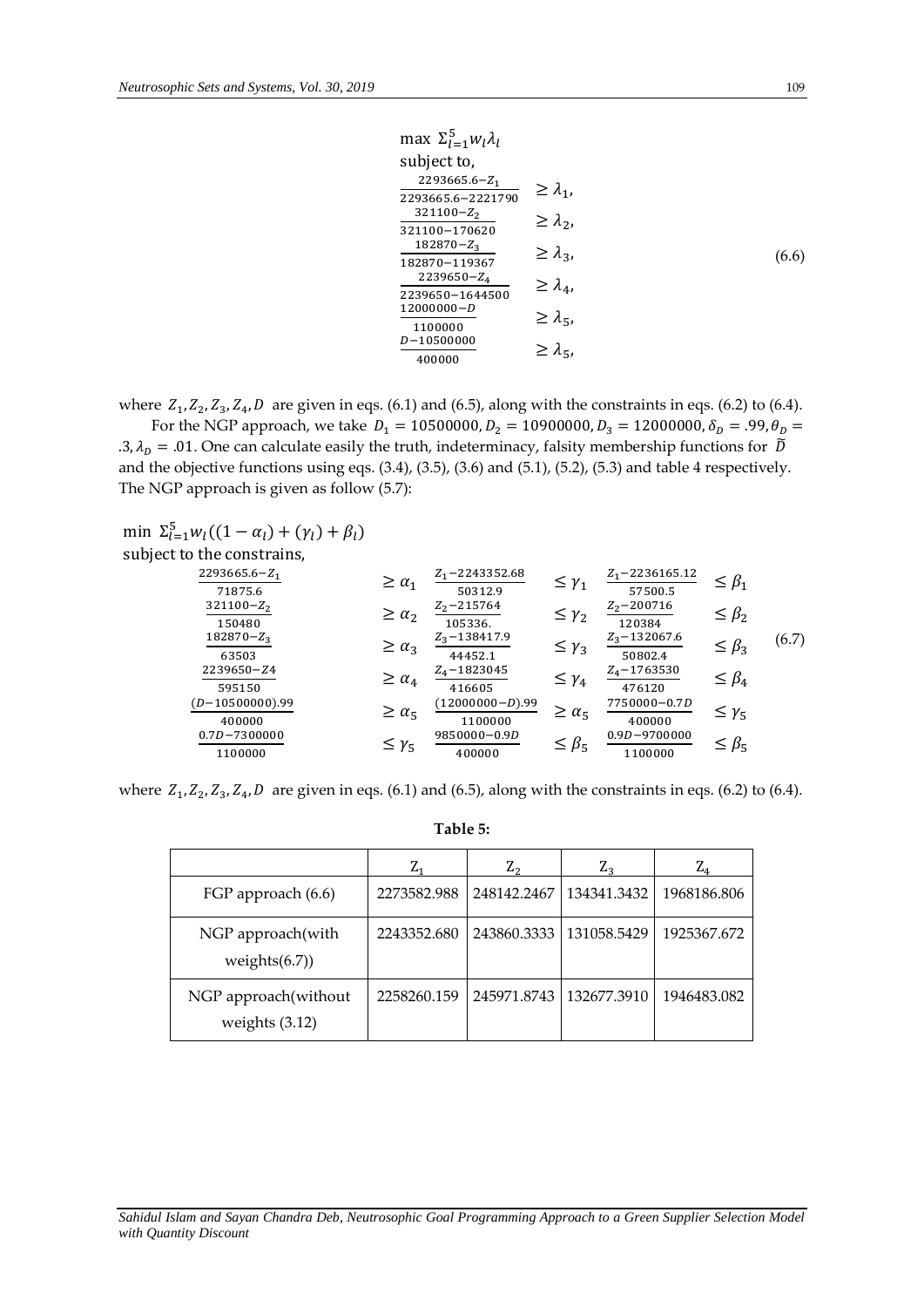|                      | $X_1$   | $X_2$  | $X_3$   | $X_4$ | $X_5$                           | $X_6$ |
|----------------------|---------|--------|---------|-------|---------------------------------|-------|
| FGP approach (6.6)   | 2400000 | 360000 |         |       | 2783000 2402691 1523011 1431297 |       |
| NGP approach(with    | 2400000 | 360000 | 2783000 |       | 2402691 1380280 1431297         |       |
| weights $(6.7)$      |         |        |         |       |                                 |       |
| NGP approach(without | 2400000 | 360000 |         |       | 2783000 2402691 1450665 1431297 |       |
| weights $(3.12)$     |         |        |         |       |                                 |       |

| Table ', |  |
|----------|--|
|          |  |

| Weights                                                               | $Z_1$       | $Z_{2}$     | $Z_3$       | ${\bf Z_4}$               |
|-----------------------------------------------------------------------|-------------|-------------|-------------|---------------------------|
| $w_1 = 0.1, w_2 = 0.3, w_3 = 0.2, w_4 = 0.2, w_5 = 0.2$               | 2236165.120 | 227233.7668 |             | 134751.5086   1939102.007 |
| $w_1 = 0.15, w_2 = 0.25, w_3 = 0.1, w_4 = 0.2, w_5 = 0.3$ 2243352.680 |             | 243860.3333 | 131058.5429 | 1925367.672               |
| $w_1 = 0.1, w_2 = 0.1, w_3 = 0.1, w_4 = 0.3, w_5 = 0.4$               | 2273582.988 | 248142.2467 | 134341.3432 | 1968186.806               |

As it can be seen in table 5, the NGP approach (with weights) yields the best result among other methods for each objective function for the chosen weights. Finally, we provide the results of the proposed NGP approach for different weights. The results are given in table 7.

### **7. Conclusion**

On its own, a supplier selection problem in a quantity discount environment is a very complicated task. Also, there may exist vagueness and imprecision in the goals of the decision maker and market demand. To approximate the imprecise aggregate demand, we have used the triangular neutrosophic numbers and to deal with the vagueness we have used neutrosophic goal programming. The proposed generalized models can deal with imprecise market demand as well as the vagueness present in the goals of the decision maker. As oppose to the studies that already exist, our study also includes the case where the decision maker cannot decide about the goals with certainty, by including indeterminacy membership function. As shown in the numerical example, neutrosophic goal programming method yield better value for the objective functions than the fuzzy goal programming method for the given weights.

This study has been done assuming that no shortages are allowed. We also assumed that a single type of item is being supplied.

The proposed model can be expanded if we assume shortages are allowed as well as multi-item are consided . The proposed model can be solved using particle swarm optimization.

**Acknowledgments:** This research was financially supported by C.S.I.R. junior research fellowship, DST-Purse (Phase 2) in the Department of Mathematics, University of Kalyani. Their supports have been fully acknowledged.

*Sahidul Islam and Sayan Chandra Deb, Neutrosophic Goal Programming Approach to a Green Supplier Selection Model with Quantity Discount*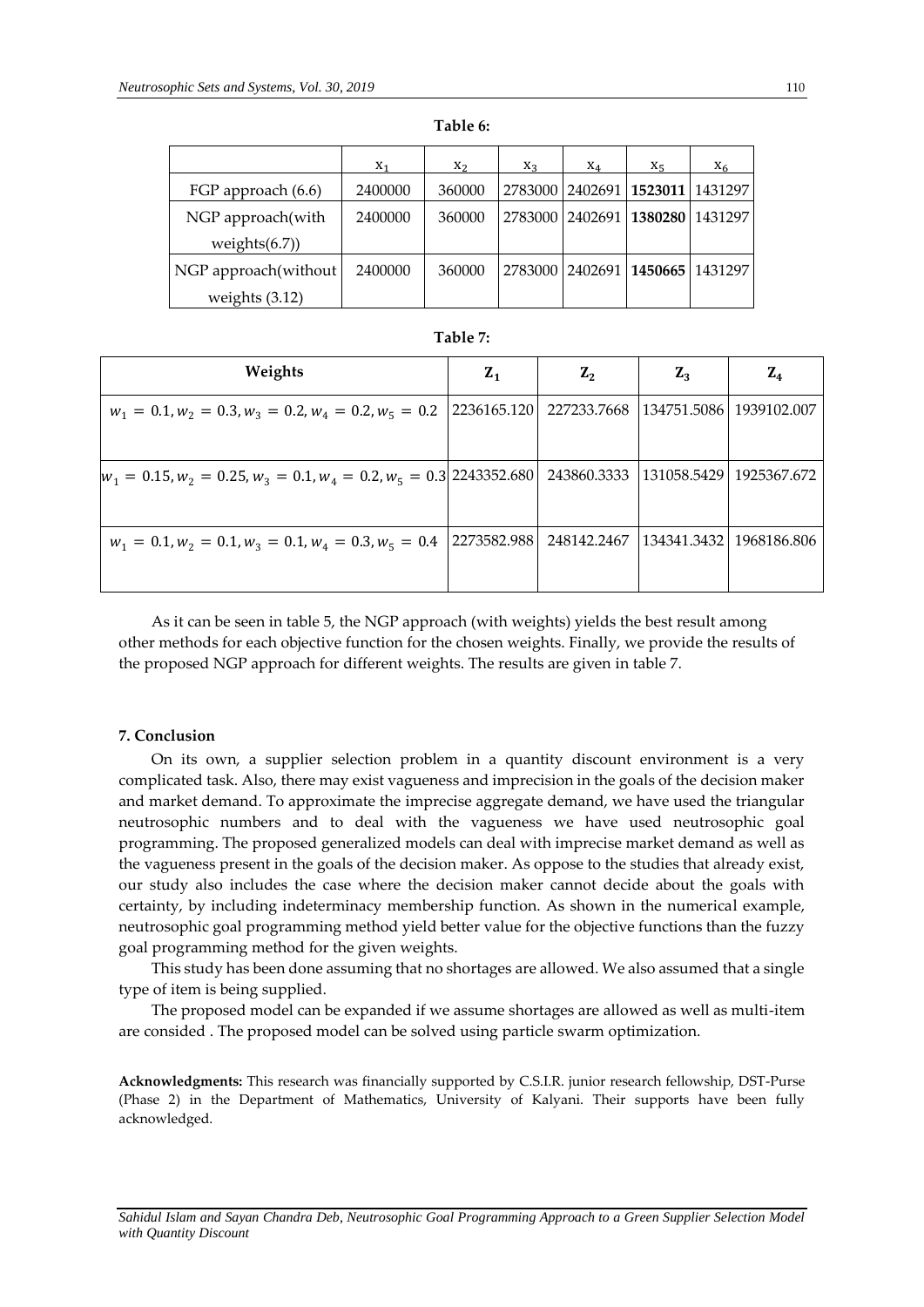**Conflicts of Interest:** The authors declare no conflict of interest. The funders had no role in the design of the study; in the collection, analyses, or interpretation of data; in the writing of the manuscript, or in the decision to publish the results.

## **References**

- 1. Abdel-Basset, M., El-hoseny, M., Gamal, A., & Smarandache, F. (2019). A novel model for evaluation Hospital medical care systems based on plithogenic sets. Artificial Intelligence in Medicine, 100, 101710.
- 2. Abdel-Basset, M., Manogaran, G., Gamal, A., & Chang, V. (2019). A Novel Intelligent Medical Decision Support Model Based on Soft Computing and IoT. IEEE Internet of Things Journal.
- 3. Abdel-Basset, M., Manogaran, G., Gamal, A., & Smarandache, F. (2018). A hybrid approach of neutrosophic sets and DEMA℡ method for developing supplier selection criteria. Design Automation for Embedded Systems, 1–22.
- 4. Abdel-Basset, M., Mohamed, M., Zhou, Y.-Q., & M. Hezam, I. (2017). Multi-criteria group decision making based on neutrosophic analytic hierarchy process. Journal of Intelligent & Fuzzy Systems, 33, 4055–4066. https://doi.org/10.3233/JIFS-17981
- 5. Abdel-Basset, M., Mohamed, R., Zaied, A. E.-N. H., & Smarandache, F. (2019). A hybrid plithogenic decision-making approach with quality function deployment for selecting supply chain sustainability metrics. Symmetry, 11(7), 903.
- 6. Abdel-Basset, M., Nabeeh, N. A., El-Ghareeb, H. A., & Aboelfetouh, A. (2019). Utilising neutrosophic theory to solve transition difficulties of IoT-based enterprises. Enterprise Information Systems, 1–21.
- 7. Abdel-Basset, M., Saleh, M., Gamal, A., & Smarandache, F. (2019). An approach of TOPSIS technique for developing supplier selection with group decision making under type-2 neutrosophic number. Applied Soft Computing, 77, 438–452.
- 8. Angelov, P. P. (1997). Optimization in an intuitionistic fuzzy environment. Fuzzy Sets and Systems, 86(3), 299–306.
- 9. Atanassov, K. T. (1986). Intuitionistic fuzzy sets. Fuzzy Sets and Systems, 20(1), 87–96. https://doi.org/10.1016/S0165-0114(86)80034-3
- 10. Bellman, R. E., & Zadeh, L. A. (1970). Decision-Making in a Fuzzy Environment. Management Science, 17(4), B-141-B-164. https://doi.org/10.1287/mnsc.17.4.B141
- 11. Dickson, G. W. (1966). An Analysis Of Vendor Selection Systems And Decisions. Journal of Purchasing, 2(1), 5–17. https://doi.org/10.1111/j.1745-493X.1966.tb00818.x
- 12. Gamal, A., Ismail, M., & Smarandache, F. (2018). A Scientific Decision Framework for Supplier Selection under Neutrosophic Moora Environment. Infinite Study.
- 13. Haibin, W., Smarandache, F., Zhang, Y., & Sunderraman, R. (2010). Single valued neutrosophic sets. Infinite Study.
- 14. Hezam, I., Abdel-Baset, M., & Smarandache, F. (2015). Taylor Series Approximation to Solve Neutrosophic Multiobjective Programming Problem. Neutrosophic Sets and Systems, 10, 39–45. https://doi.org/10.5281/zenodo.571607
- 15. Islam, S., & Kundu, T. (2018). Neutrosophic Goal Geometric Programming Problem based on Geometric Mean Method and its Application. Infinite Study.
- 16. Islam, S., & Ray, P. (2018). Multi-Objective Portfolio Selection Model with Diversification by Neutrosophic Optimization Technique. Neutrosophic Sets and Systems, 21, 74–83. https://doi.org/10.5281/zenodo.1408679